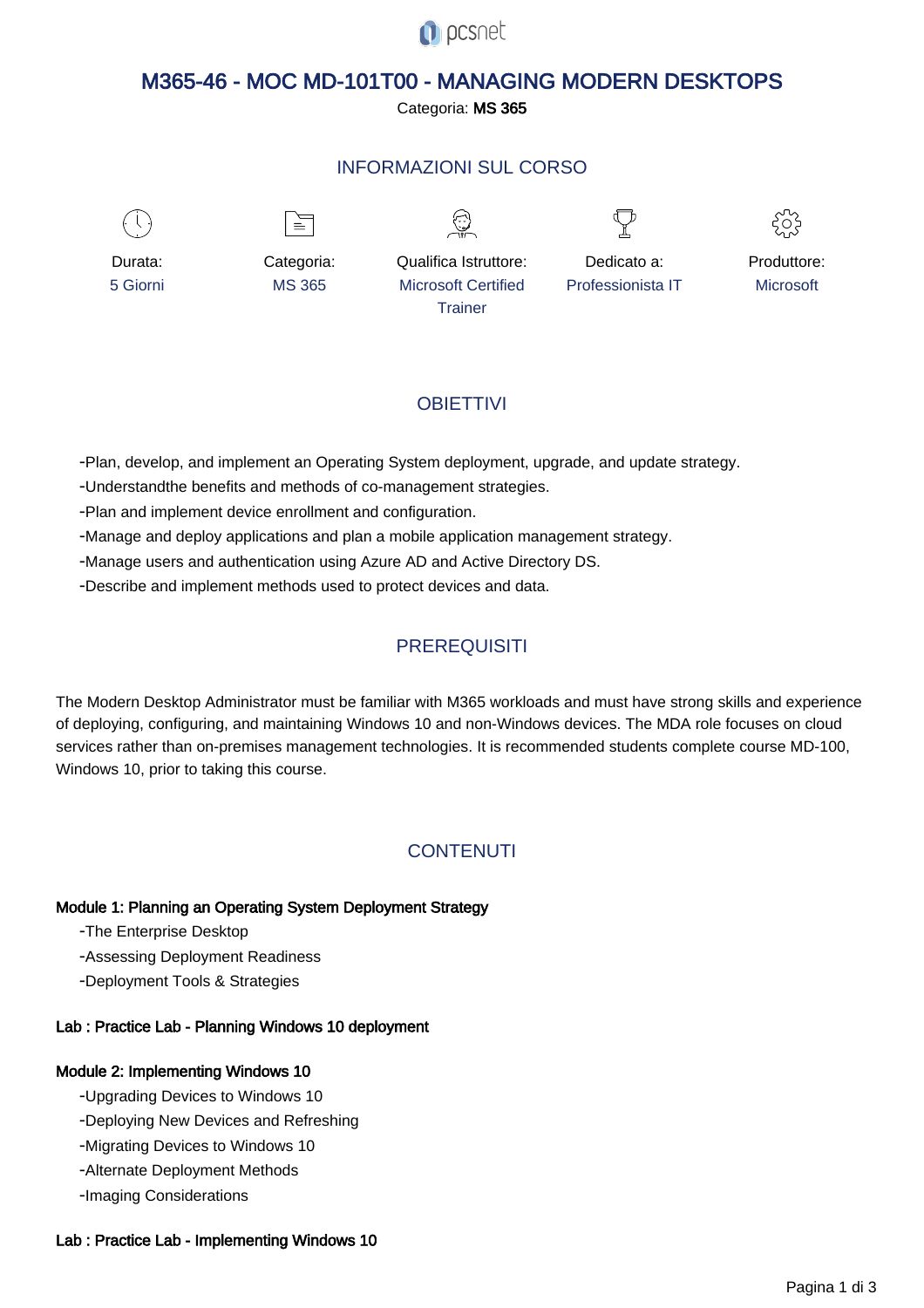

- Creating and deploying provisioning package

- Migrating user settings

- Deploying Windows 10 with AutoPilot

#### Module 3: Managing Updates for Windows 10

- Updating Windows 10

- Windows Update for Business
- Introduction to Windows Analytics

#### Lab : Practice Lab - Managing Updates for Windows 10

- Manually configuring Windows Update settings
- Configuring Windows Update by using GPOs

#### Module 4: Device Enrollment

- Device management options
- Microsoft Intune Overview
- Manage Intune device enrollment and inventory
- Managing devices with Intune

#### Lab : Practice Lab - Device Enrollment and Management

#### Module 5: Configuring Profiles

- Configuring device profiles
- Managing user profiles
- Monitoring devices

# Lab : Practice Lab - Managing profiles

#### Module 6: Application Management

- Implement Mobile Application Management (MAM)

- Deploying and updating applications
- Administering applications

# Lab : Practice Lab - Managing Applications

#### Module 7: Managing Authentication in Azure AD

- Azure AD Overview
- Managing identities in Azure AD
- Protecting identities in Azure AD
- Managing device authentication

#### Lab : Practice Lab - Managing objects and authentication in Azure AD

#### Module 8: Managing Device Access and Compliance

- Microsoft Intune Overview

- Implement device compliance policies

# Lab : Practice Lab - Managing Access and Compliance

#### Module 9: Managing Security